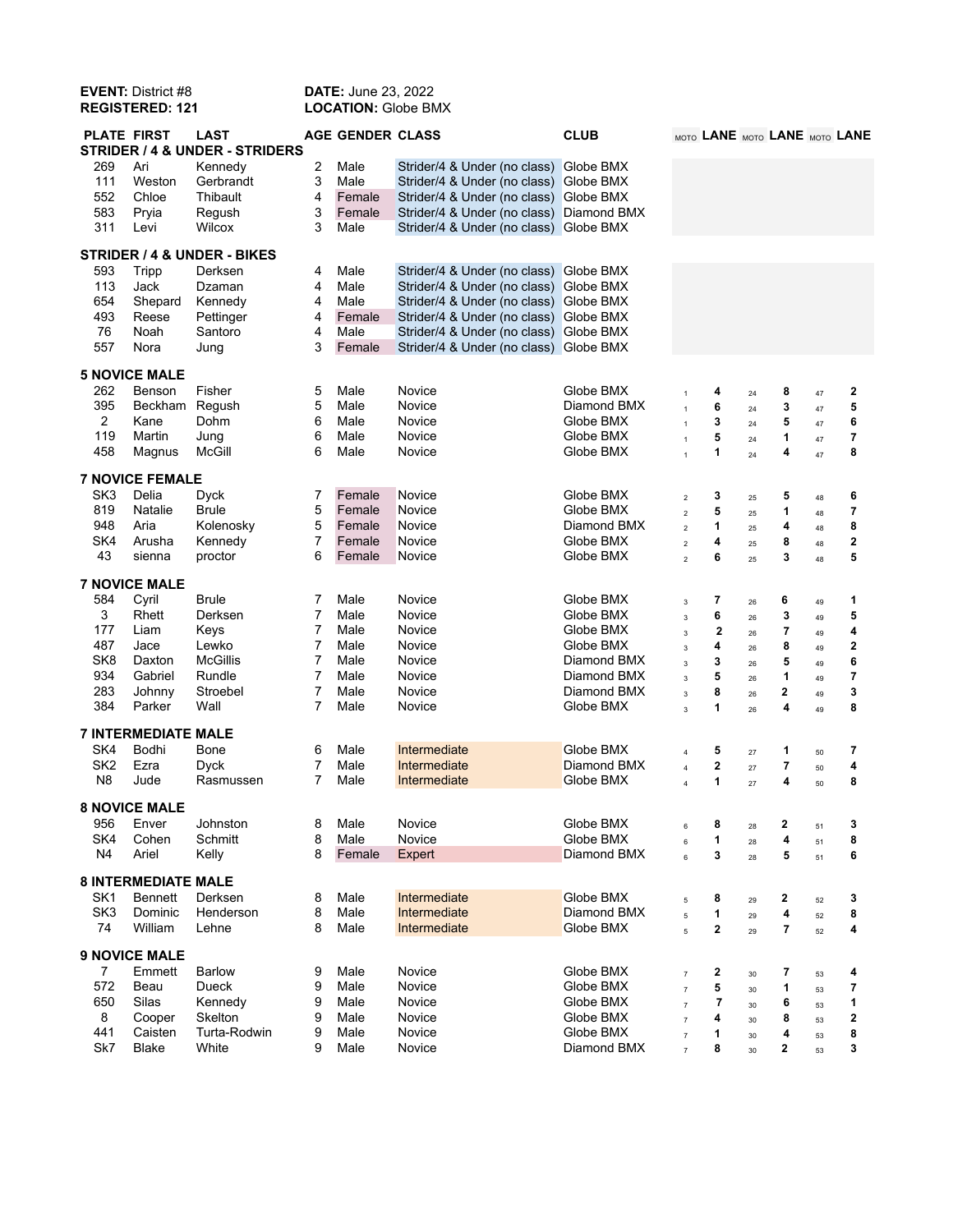| <b>EVENT: District #8</b><br><b>REGISTERED: 121</b> |                             |                  | <b>DATE: June 23, 2022</b><br><b>LOCATION: Globe BMX</b> |                         |                    |             |             |                |    |                         |    |                               |
|-----------------------------------------------------|-----------------------------|------------------|----------------------------------------------------------|-------------------------|--------------------|-------------|-------------|----------------|----|-------------------------|----|-------------------------------|
| <b>PLATE FIRST</b>                                  | <b>9 NOVICE FEMALE</b>      | <b>LAST</b>      |                                                          | <b>AGE GENDER CLASS</b> |                    | <b>CLUB</b> |             |                |    |                         |    | MOTO LANE MOTO LANE MOTO LANE |
| 526                                                 | Ana                         | Jung             | 8                                                        | Female                  | Novice             | Globe BMX   | 8           | 4              | 31 | 8                       | 54 | 2                             |
| SK <sub>2</sub> C                                   | Chanaya                     | Martine          | 8                                                        | Female                  | Novice             | Globe BMX   | 8           | 1              | 31 | 4                       | 54 | 8                             |
| SK <sub>2</sub>                                     | Skylar                      | Mang             | 9                                                        | Female                  | Novice             | Diamond BMX | 8           | 8              | 31 | 2                       | 54 | 3                             |
| 42                                                  | kaydence proctor            |                  | 9                                                        | Female                  | Novice             | Globe BMX   | 8           | 7              | 31 | 6                       | 54 | 1                             |
|                                                     | <b>9 INTERMEDIATE MALE</b>  |                  |                                                          |                         |                    |             |             |                |    |                         |    |                               |
| SK <sub>6</sub>                                     | Chase                       | Lesko            | 9                                                        | Male                    | Intermediate       | Globe BMX   | $\mathsf g$ | 4              | 32 | 8                       | 55 | $\mathbf 2$                   |
| SK4                                                 | Chase                       | Stevens          | 9                                                        | Male                    | Intermediate       | Globe BMX   | 9           | $\overline{7}$ | 32 | 6                       | 55 | 1                             |
| SK <sub>5</sub>                                     | Lee                         | White            | 9                                                        | Male                    | Intermediate       | Diamond BMX | 9           | 3              | 32 | 5                       | 55 | 6                             |
|                                                     | <b>10 NOVICE MALE</b>       |                  |                                                          |                         |                    |             |             |                |    |                         |    |                               |
| 583                                                 | Pierre                      | <b>Brule</b>     | 10                                                       | Male                    | Novice             | Globe BMX   | 10          | 6              | 33 | 3                       | 56 | 5                             |
| SK7                                                 | lain                        | Mcmillan-Jackson | 10                                                       | Male                    | Novice             | Globe BMX   | 10          | 5              | 33 | 1                       | 56 | 7                             |
| N <sub>5</sub>                                      | Olivia                      | Hamilton         | 10                                                       | Female                  | Expert             | Diamond BMX | 10          | 8              | 33 | 2                       | 56 | 3                             |
| SK <sub>1</sub>                                     | Aubrey                      | Schmitt          | 10                                                       | Female                  | Expert             | Globe BMX   | 10          | 1              | 33 | 4                       | 56 | 8                             |
|                                                     | 30-39 CRUISER MALE          |                  |                                                          |                         |                    |             |             |                |    |                         |    |                               |
| N <sub>2</sub>                                      | chase                       | rennie           | 21                                                       | Male                    | Cruiser (no class) | Globe BMX   | 11          | 4              | 34 | 8                       | 57 | 2                             |
| N3                                                  | carson                      | rennie           | 18                                                       | Male                    | Cruiser (no class) | Globe BMX   | 11          | 1              | 34 | 4                       | 57 | 8                             |
| SK <sub>1</sub>                                     | Dan                         | <b>Dyck</b>      | 39                                                       | Male                    | Cruiser (no class) | Globe BMX   | 11          | 7              | 34 | 6                       | 57 | 1                             |
| SK <sub>2</sub>                                     | <b>Nick</b>                 | Dueck            | 36                                                       | Male                    | Cruiser (no class) | Globe BMX   | 11          | 3              | 34 | 5                       | 57 | 6                             |
|                                                     | <b>40+ CRUISER FEMALE</b>   |                  |                                                          |                         |                    |             |             |                |    |                         |    |                               |
| N <sub>3</sub>                                      | Stacy                       | Barlow           | 39                                                       | Female                  | Cruiser (no class) | Globe BMX   | 12          | 8              | 35 | $\mathbf{2}$            | 58 | 3                             |
| Sk4                                                 | Rebekah                     | DeMaya           | 42                                                       | Female                  | Cruiser (no class) | Globe BMX   | 12          | 4              | 35 | 8                       | 58 | $\mathbf 2$                   |
| 203                                                 | Nicole                      | Skelton          | 42                                                       | Female                  | Cruiser (no class) | Globe BMX   | 12          | 2              | 35 | 7                       | 58 | 4                             |
| N7                                                  | Lori                        | Smith            | 54                                                       | Female                  | Cruiser (no class) | Globe BMX   | 12          | 1              | 35 | 4                       | 58 | 8                             |
|                                                     | <b>50+ CRUISER MALE</b>     |                  |                                                          |                         |                    |             |             |                |    |                         |    |                               |
| Sk <sub>3</sub>                                     | Chris                       | Weiman           | 40                                                       | Male                    | Cruiser (no class) | Globe BMX   | 13          | 5              | 36 | 1                       | 59 | 7                             |
| N4                                                  | Clayton                     | Barlow           | 41                                                       | Male                    | Cruiser (no class) | Globe BMX   | 13          | 4              | 36 | 8                       | 59 | 2                             |
| 200                                                 | Mike                        | Hart             | 44                                                       | Male                    | Cruiser (no class) | Globe BMX   | 13          | 1              | 36 | 4                       | 59 | 8                             |
| SK <sub>2</sub>                                     | Jeremiah                    | Skelton          | 45                                                       | Male                    | Cruiser (no class) | Globe BMX   | 13          | $\overline{7}$ | 36 | 6                       | 59 | 1                             |
| 158                                                 | Ryan                        | Jackson          | 48                                                       | Male                    | Cruiser (no class) | Globe BMX   | 13          | 3              | 36 | 5                       | 59 | 6                             |
| 852                                                 | Cameron                     | Hamm             | 50                                                       | Male                    | Cruiser (no class) | Diamond BMX | 13          | $\overline{2}$ | 36 | $\overline{7}$          | 59 | 4                             |
| N4                                                  | Steve                       | Rosman           | 52                                                       | Male                    | Cruiser (no class) | Globe BMX   | 13          | 6              | 36 | 3                       | 59 | 5                             |
|                                                     | <b>10 INTERMEDIATE MALE</b> |                  |                                                          |                         |                    |             |             |                |    |                         |    |                               |
| SK <sub>2</sub>                                     | Sebastian Loomer            |                  | 9                                                        | Male                    | Expert             | Globe BMX   | 14          | 3              | 37 | 5                       | 60 | 6                             |
| 855                                                 | Harlow                      | Johnston         | 10                                                       | Male                    | Intermediate       | Globe BMX   | 14          | 2              | 37 | 7                       | 60 | 4                             |
| SK <sub>3</sub>                                     | Zenon                       | Levesque         | 10                                                       | Male                    | Intermediate       | Diamond BMX | 14          | 1              | 37 | 4                       | 60 | 8                             |
| SK <sub>1</sub>                                     | noah                        | proctor          |                                                          | 10 Male                 | Intermediate       | Globe BMX   | 14          |                | 37 | 6                       | 60 |                               |
|                                                     | <b>11 NOVICE FEMALE</b>     |                  |                                                          |                         |                    |             |             |                |    |                         |    |                               |
| 220                                                 | Keeley                      | <b>Dyck</b>      | 10                                                       | Female                  | Novice             | Diamond BMX | 15          | 6              | 38 | 3                       | 61 | 5                             |
| SK4                                                 | Ania                        | Matthewson       | 10                                                       | Female                  | Novice             | Diamond BMX | 15          | 2              | 38 | $\overline{\mathbf{r}}$ | 61 | 4                             |
| 400                                                 | Ivy                         | Decae            | 11                                                       | Female                  | Novice             | Globe BMX   | 15          | 1              | 38 | 4                       | 61 | 8                             |
| SK <sub>5</sub>                                     | Sadie                       | Robinson         | 10                                                       | Female                  | Novice             | Globe BMX   | 15          | 3              | 38 | 5                       | 61 | 6                             |
| SK7                                                 | Gracie                      | Weiman           | 10                                                       | Female                  | Novice             | Globe BMX   | 15          | $\overline{7}$ | 38 | 6                       | 61 | 1                             |
| SK <sub>2</sub>                                     | Casey                       | Skelton          | 11                                                       | Female                  | Novice             | Globe BMX   | 15          | 4              | 38 | 8                       | 61 | $\mathbf 2$                   |
|                                                     | <b>11 NOVICE MALE</b>       |                  |                                                          |                         |                    |             |             |                |    |                         |    |                               |
| SK <sub>3</sub>                                     | Jace                        | White            | 11                                                       | Male                    | Novice             | Diamond BMX | 16          | 8              | 39 | 2                       | 62 | 3                             |
| 222                                                 | Jonah                       | Woods-Fehr       | 11                                                       | Male                    | Novice             | Globe BMX   | 16          | 1              | 39 | 4                       | 62 | 8                             |
| $\overline{7}$                                      | Aden                        | Zelizney         | 11                                                       | Male                    | Novice             | Globe BMX   | $16\,$      | 6              | 39 | 3                       | 62 | 5                             |
| P <sub>5</sub>                                      | Gunner                      | Anderson         | 11                                                       | Male                    | Novice             | Globe BMX   | 16          | 3              | 39 | 5                       | 62 | 6                             |
| 9                                                   | Austyn                      | Bone             | 11                                                       | Male                    | Novice             | Globe BMX   | 16          | 7              | 39 | 6                       | 62 | 1                             |
| N <sub>8</sub>                                      | Haley                       | Kolenosky        | 11                                                       | Female                  | Expert             | Diamond BMX | 16          | 5              | 39 | 1                       | 62 | 7                             |
| <b>12 NOVICE MALE</b>                               |                             |                  |                                                          |                         |                    |             |             |                |    |                         |    |                               |
| 8                                                   | William                     | Entwistle        | 12                                                       | Male                    | Novice             | Globe BMX   | 17          | 5              | 40 | 1                       | 63 | 7                             |
| 327                                                 | Quinn                       | Fleury           | 12                                                       | Male                    | Novice             | Globe BMX   | 17          | 2              | 40 | $\overline{\mathbf{r}}$ | 63 | 4                             |
| 6                                                   | Davis                       | Korney           | 12 <sub>2</sub>                                          | Male                    | Novice             | Globe BMX   | $17\,$      | 6              | 40 | 3                       | 63 | 5                             |
| SK <sub>1</sub>                                     | Kezia                       | Dean             |                                                          | 13 Female               | Novice             | Globe BMX   | 17          | 3              | 40 | 5                       | 63 | 6                             |